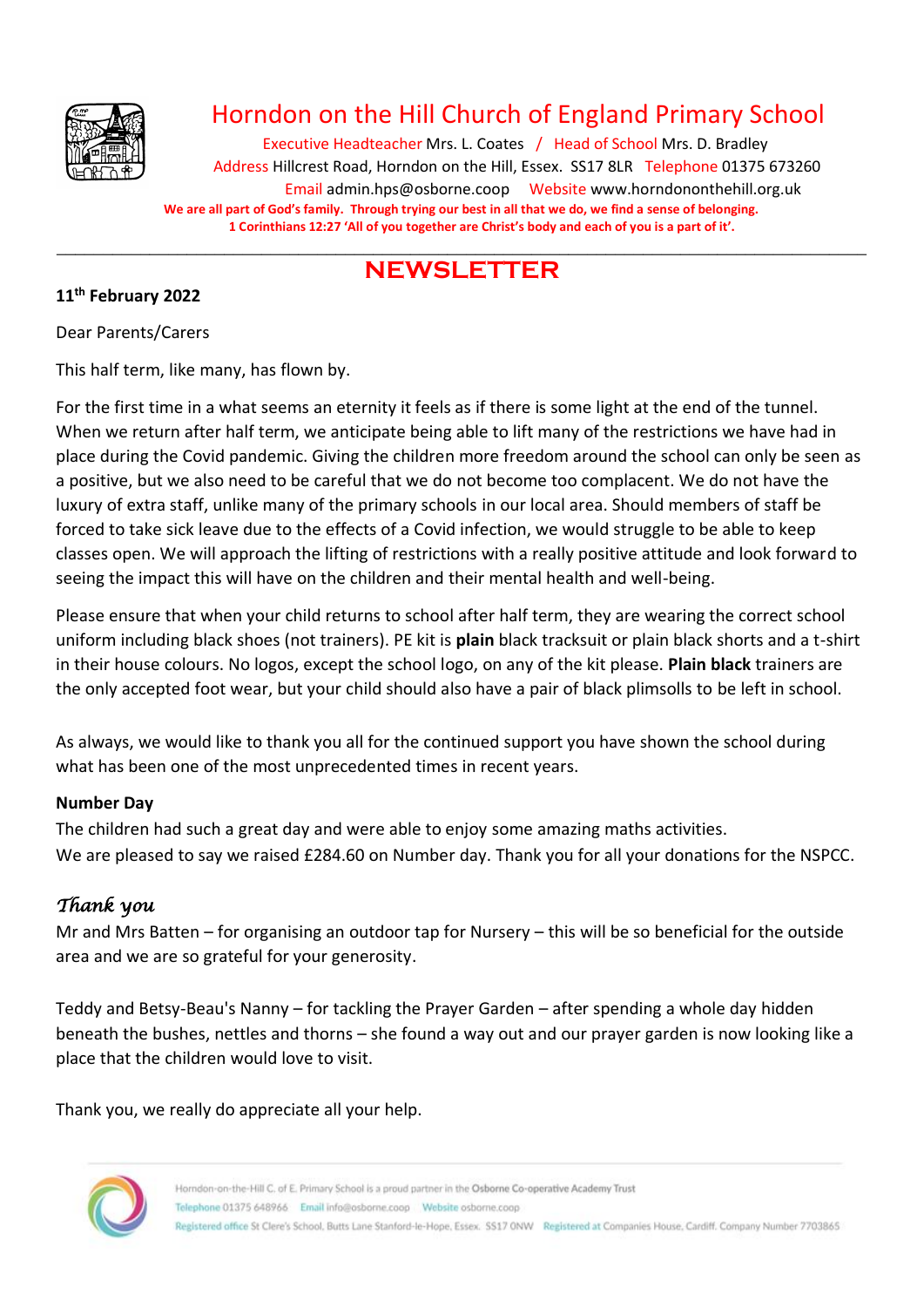#### **Donations required**

Compost bin - does anyone have a large compost bin that can be kept at the back of the Prayer Garden – **thank you to Mr and Mrs Bass who have donated a compost bin!**

Large coke/lemonade bottles – year 5 will be completing a recycling project to make a screen for the Reception class play area.

#### **Class wish lists**

As you are aware the school budget is severely limited, especially with the loss of income due to Covid, but there are items as a school we would love to purchase for the classrooms and children, if finances would allow. It was suggested that we add a wish list to our newsletter for the whole school and for each class to try to help obtain items and resources desperately required. Parents may have access to some of these items through their own workplace, know companies who may wish to donate to the school or of course may like to donate themselves.

Any donations would be greatly appreciated but here are some suggestions from our teachers:

#### **Nursery**

- $\star$  Used good-condition scooters and bikes
- **★** Children's wooden garden furniture
- $\star$  Outside tap (huge thank you to Mr and Mrs Batten for purchasing this)
- ★ Wooden planters or scraps of decking planks we could make into planters, vegetable seeds, compost
- $\star$  Short planks of wood, tarpaulin rope to use for bridges or camps.
- Water play- jugs, sea-life creatures, tubes, guttering (for pouring water or rolling balls down)
- $\star$  Large metal bowl to build a pretend camp fire in
- $\star$  Tractor tyres to plant small fruit tree
- $\star$  Colourful exterior paint

Thank you so much for any donations that you could make. Mrs Ramsey

#### **Reception**

- $\star$  Top soil for our mud kitchen
- $\star$  Play sand (Thank you Mr and Mrs Howlett for purchasing lots of sand!!)
- $\star$  Dolls house
- $\star$  Chunky felt tip pens (Thank you Mr and Mrs Howlett for purchasing these too)
- $\star$  Scissors that create patterns
- $\star$  Wham studio grey storage boxes various sizes
- $\star$  Scooters
- $\star$  Prams
- $\star$  Dolls
- $\star$  Footballs

#### Thank you everyone. Mrs Kitchener



Telephone 01375 648966 Email info@osborne.coop Website osborne.coop

Registered office St Clere's School, Butts Lane Stanford-le-Hope, Essex. SS17 ONW Registered at Companies House, Cardiff. Company Number 7703865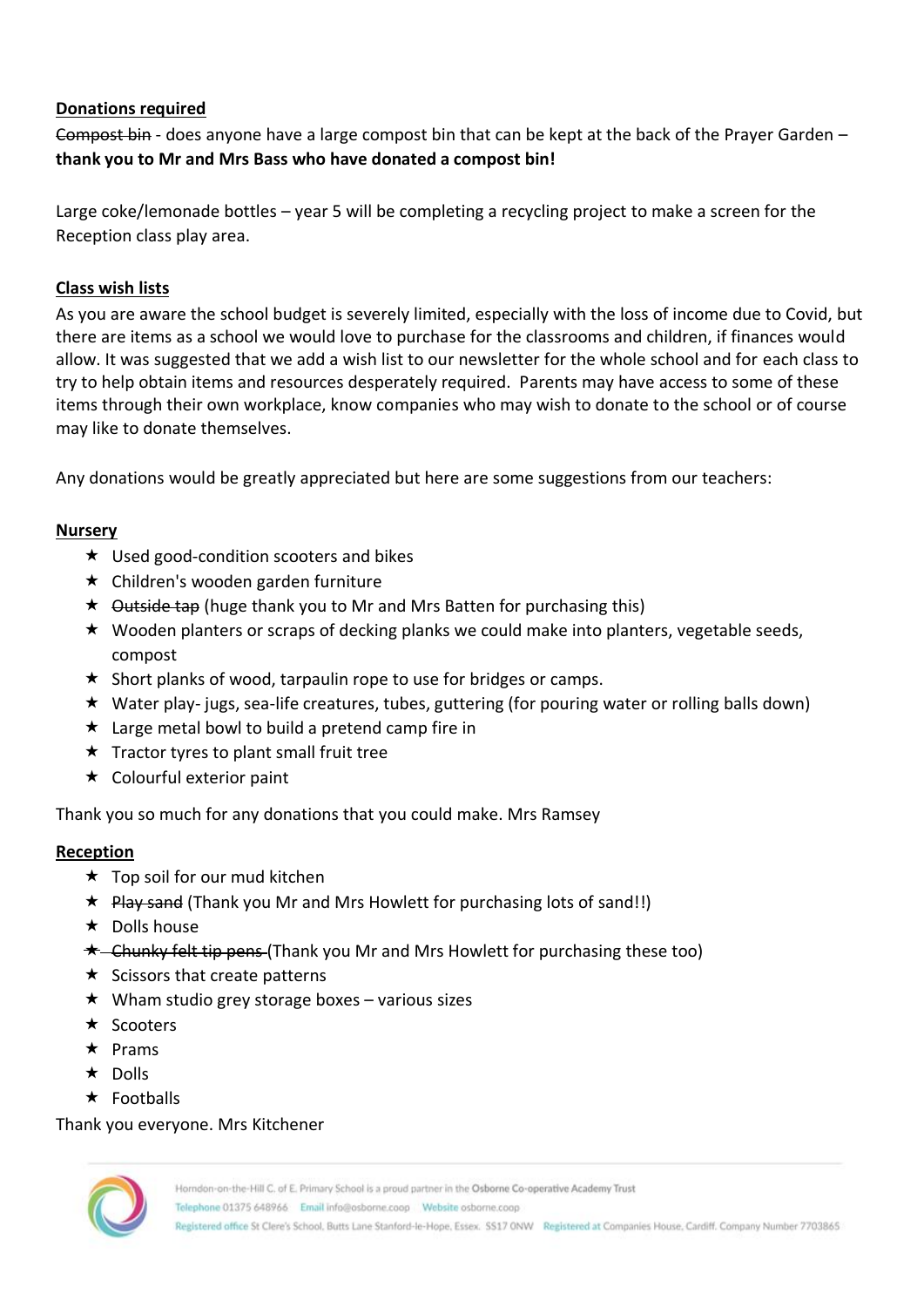#### **Class 1**

- ❑ Glue sticks (thank you Mr and Mrs Elliston for purchasing 30 glue sticks)
- □ Soil, large flower pots and earrot seeds/ planting potatoes.
- $\Box$  Felt tip pens
- ❑ Where's Wally type books (for Drop Everything And Read (DEAR))
- ❑ Wipe clean counting, letters, number books etc. (thank you Mr and Mrs Elliston for purchasing these)
- ❑ Used but good condition magazines or comics (for DEAR).

Thank you, we really do appreciate your help. Mrs Phillips and Mrs Ramsey

#### **Class 2**

- ➢ Infant Dictionaries
- $\triangleright$  Reading books that align to our phonics scheme:
- Purple Band <https://collins.co.uk/collections/purple-band>
- Gold Band <https://collins.co.uk/collections/gold-band>
- White Band <https://collins.co.uk/collections/white-band>
- Lime Band <https://collins.co.uk/collections/band-11-lime>
- ➢ Glue sticks
- ➢ Gardening resources e.g. gloves, seeds, spades, seed trays, etc (we will be planting seeds later in the year).
- $\triangleright$  Felt tip pens.
- $\triangleright$  Colouring in books, word searches, activities books, etc for the children to do during wet break or for when they are waiting to go to play.

Many thanks - Mr Hales

#### **Class 3**



 $46$  - 8 x The Stone Age Boy books - (Thank you so much Ms Allen for purchasing 8 of these books and the pencil sharpeners  $\circled{3}$ )



- Tub Pencil sharpeners
- 60 \* green BIC pens
- Modelling clay
- Colouring pencils

Thank you so much – Ms Voss

#### **Class 4**

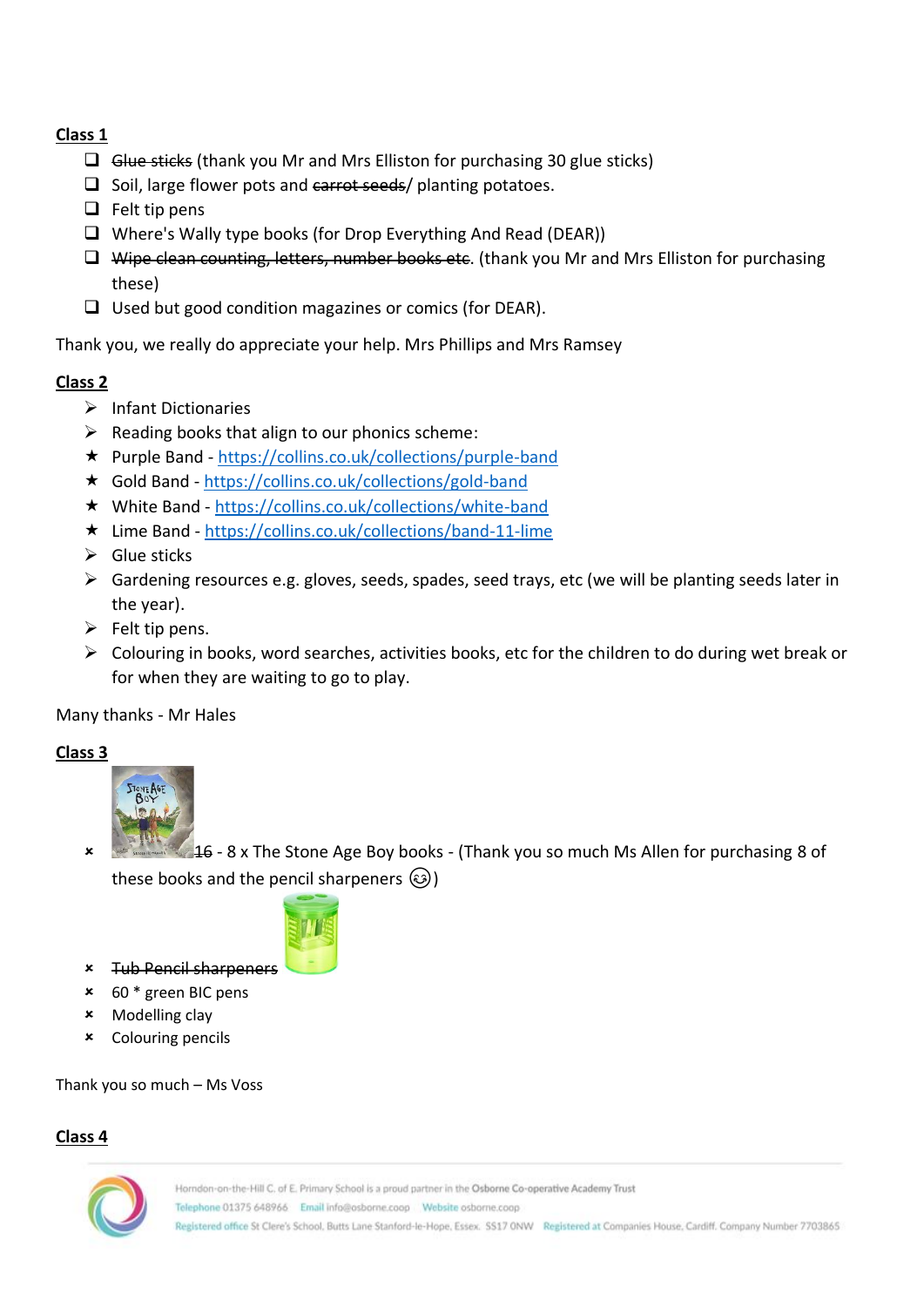After speaking to the children these were their suggestions:

- ♦ Table tidy for each table (7 tables) to hold dictionaries, rulers, pens, pencil etc
- ♦ Coloured pencils (thank you to Mr and Mrs Jones)
- ♦ Paintbrushes (different sizes)
- ♦ Variety of water based paint (some with glitter too please)

Many thanks – Mrs Durrant and Mrs Knock

#### **Class 5**

▪ Thesaurus \* 15



▪ Copies of Street Child \* 10



- Copies of Secrets of a Sun King \* 15
- Berol felt tips
- Lego (wet play)
- Pritt sticks- extra Pritt sticks, 2 per child please
- Connect 4 game

Thank you all for your generosity – Mrs Delaney and Mrs Mansfield

#### **Class 6**

- ❖ Pritt sticks- extra Pritt sticks, 2 per child please
- ❖ Water colour tins
- ❖ New paint brushes
- ❖ Set of hand puppets
- ❖ Thesaurus
- ❖ Harry Potter book sets
- ❖ Diary of a Wimpy Kid book sets
- ❖ Nice handwriting pens
- ❖ Felt tips- Berol
- ❖ Coloured pencils
- ❖ Colouring books

Many thanks - Mrs M

#### **Whole school wish list**  Pictures just for reference

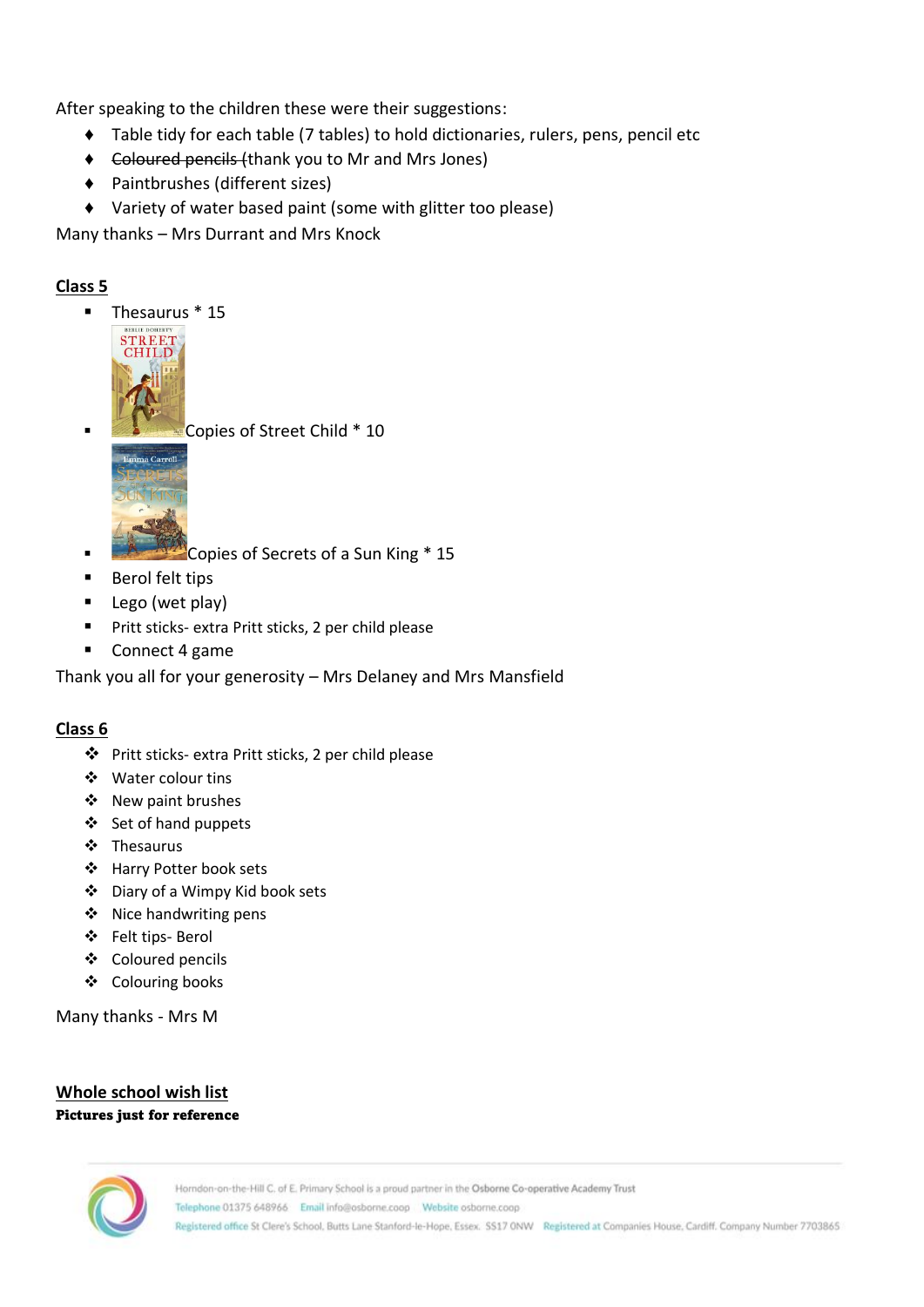



Bookcases – with backs Felt tips/art supplies/



Outdoor benches Video camera/camera that records



modelling clay



New Cushions for book corners

Class Computer and Outdoor storage shed – Reception class

Outdoor large board games - Jenga, twister



New Musical instruments/Music wall

I-Pads/Chromebooks

Additional items for the sensory room and sensory items for each class

#### New Carpets – Carpet time

We would like to wish you a happy half term break and look forward to seeing all the children return to school eager and excited to continue their learning journey.

Warmest regards

radley

**Mrs D Bradley Head of School**



**Do not forget to follow us on @HOTHschool and like our tweets!**

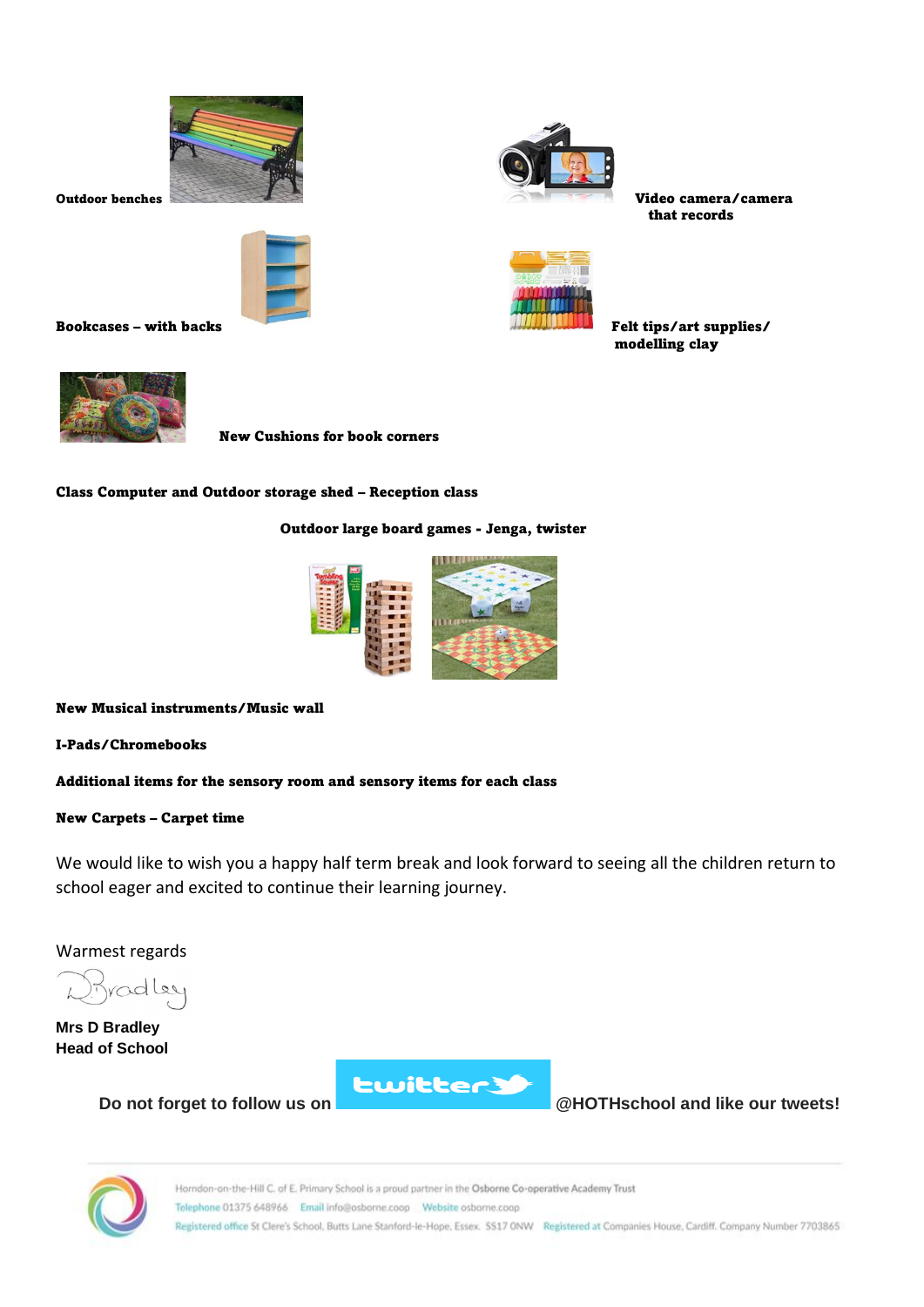### Head Teacher Awards

Sophie, Flora, VioletJ,

# Values Certificates – Solidarity & Respect

| <u>Solidarity</u>                                        | Respect                                                                                                                             |
|----------------------------------------------------------|-------------------------------------------------------------------------------------------------------------------------------------|
| Annabelle S<br>Freddie W<br>Воббу<br>Joshua $\mathcal K$ | Betsy-Beau<br>Jímmy D<br>Ciara M Joshua W<br>Millie E<br>Brooke<br>Olivia G<br>Darcy G<br>Emily S<br>Majus<br>$E$ lla $B$<br>Lyla E |

#### Attendance

This fortnight's winners are year R and year 6.



- Reception 95.8 %
	- Year 1 95.7 %
	- Year 2 94.1 %
		- Year 3 93.2 %
	- Year 4 96.9 %
	- Year 5 95.6 %
	- Year 6 97.6 %

# **Prayer For the week**

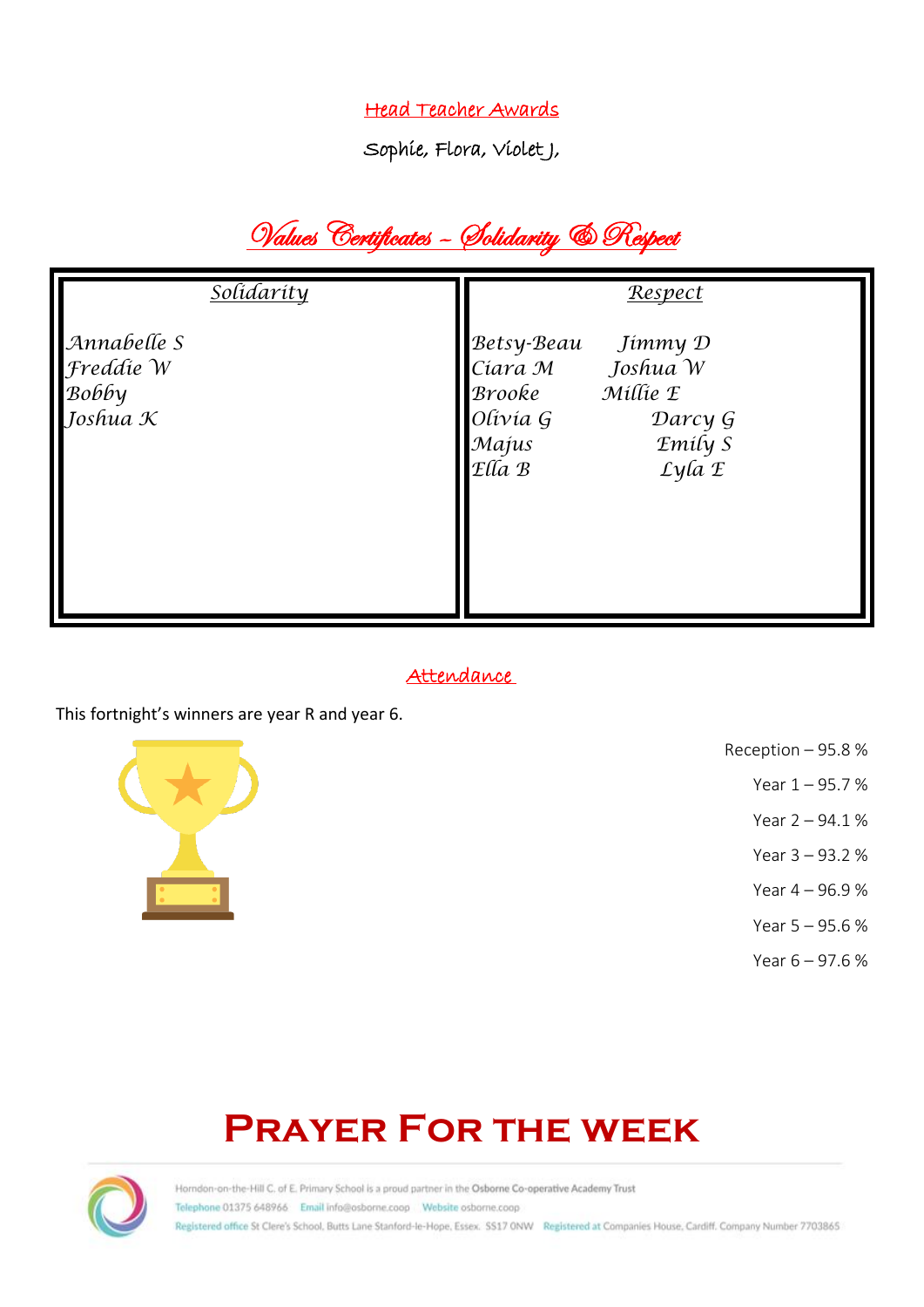Lord of creation,

Whose glory is around and within us: Open our eyes to your wonders, That we may serve you with reverence and know your peace in our lives, Through Jesus Christ our Lord. Amen.





# **Dates for your diary**

|--|

#### **January**

#### **February**

Monday 28th - PGL final instalment due

Monday  $28<sup>th</sup>$  – Drumming workshop (Yrs 2 & 4)

#### **March**

Wednesday 2<sup>nd</sup> - Ash Wednesday Service at Church Thursday 3rd - World Book Day – Fictional characters (bring your book) Thursday 31<sup>st</sup> - Easter Service at Church

**April Friday 1st – End of Easter Term Disco – details to follow**

> **May** Monday 9<sup>th</sup> - Friday 13<sup>th</sup> – SATS week **Saturday 14th – School May Fayre** Monday 23rd - Friday 27<sup>th</sup> - Year 6 PGL

**June 25th & 26th - Horndon Feast and Fayre**

#### **July**

Monday 18<sup>th</sup> - Leavers Service at Church Tuesday 19<sup>th</sup> - Last day of Term (Please note change of date) Tuesday  $19<sup>th</sup>$  – FOHS Disco – details tbc

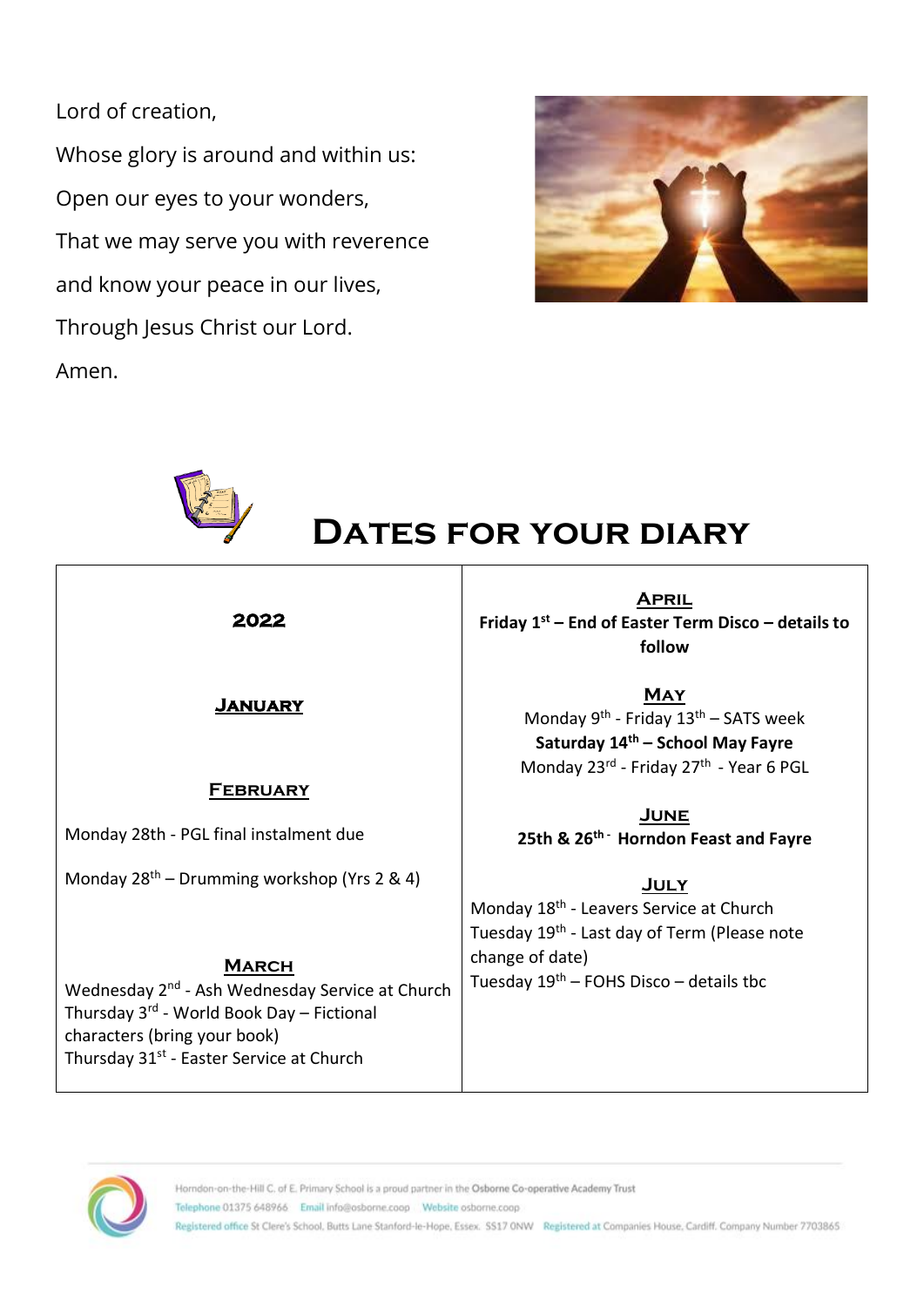## **NHS covid guidance on testing and self-isolation**

.

Examples of when to end self-isolation if you have had COVID-19 symptoms or have received a positive COVID-19 test result



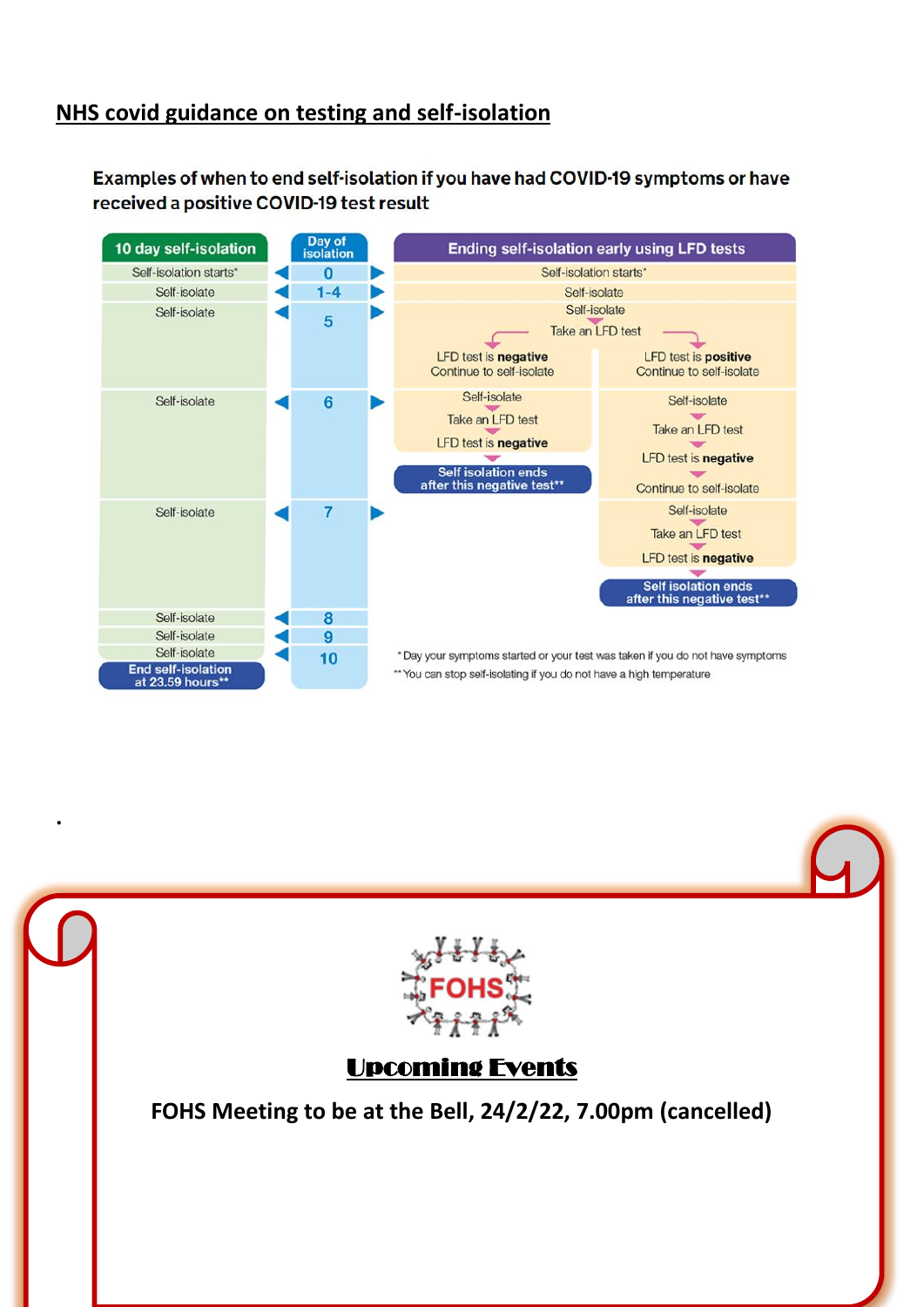## End of Easter Term Disco – Friday 1st April May Fayre – Saturday 14th May End of School Term Summer Disco – Tuesday 19th July